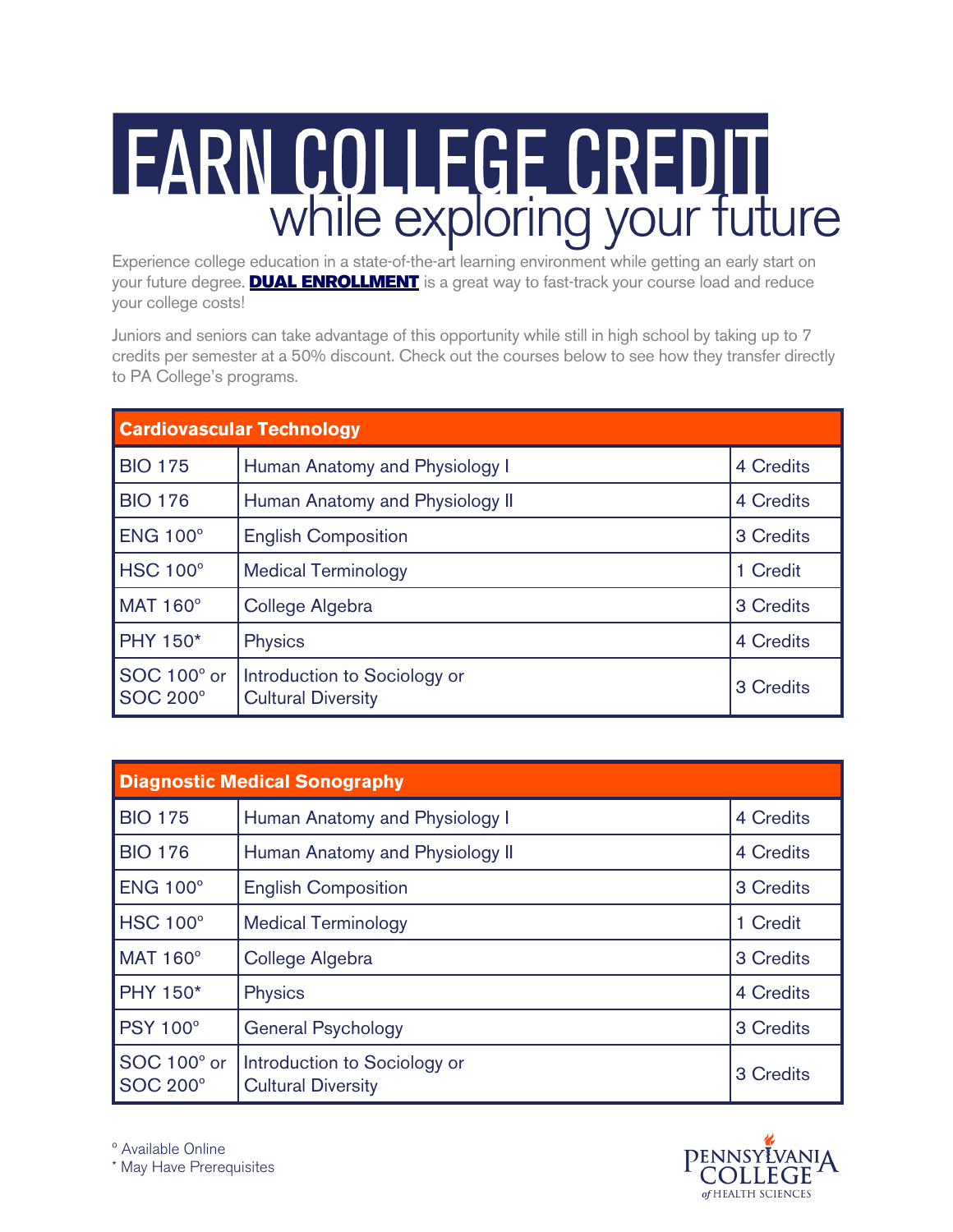| <b>Healthcare Administration</b>      |                                                           |           |
|---------------------------------------|-----------------------------------------------------------|-----------|
| BIO 105°*                             | Human Biology                                             | 3 Credits |
| <b>BIO 185 or</b><br><b>BIO 230*</b>  | Microbiology or<br>Immunology                             | 3 Credits |
| <b>BIO 250°</b>                       | <b>Nutrition for Life</b>                                 | 3 Credits |
| <b>ECO 150°</b>                       | <b>Survey of Economics</b>                                | 3 Credits |
| <b>ENG 100°</b>                       | <b>English Composition</b>                                | 3 Credits |
| <b>HCA 200°</b>                       | <b>Principles of Healthcare Administration</b>            | 3 Credits |
| MAT $150^\circ$ or<br><b>MAT 160°</b> | <b>Clinical Math or</b><br>College Algebra                | 3 Credits |
| MAT 260°*                             | <b>Statistics</b>                                         | 3 Credits |
| <b>PSY 100°</b>                       | <b>General Psychology</b>                                 | 3 Credits |
| <b>SOC 100 or</b><br><b>SOC 200</b>   | Introduction to Sociology or<br><b>Cultural Diversity</b> | 3 Credits |

| <b>Nursing - Associate Degree</b> |                                 |           |
|-----------------------------------|---------------------------------|-----------|
| <b>BIO 175</b>                    | Human Anatomy and Physiology I  | 4 Credits |
| <b>BIO 176</b>                    | Human Anatomy and Physiology II | 4 Credits |
| <b>BIO 185</b>                    | Microbiology                    | 3 Credits |
| <b>ENG 100°</b>                   | <b>English Composition</b>      | 3 Credits |
| <b>MAT 150°</b>                   | <b>Clinical Math</b>            | 3 Credits |
| <b>PSY 100°</b>                   | <b>General Psychology</b>       | 3 Credits |
| <b>SOC 100°</b>                   | Introduction to Sociology       | 3 Credits |

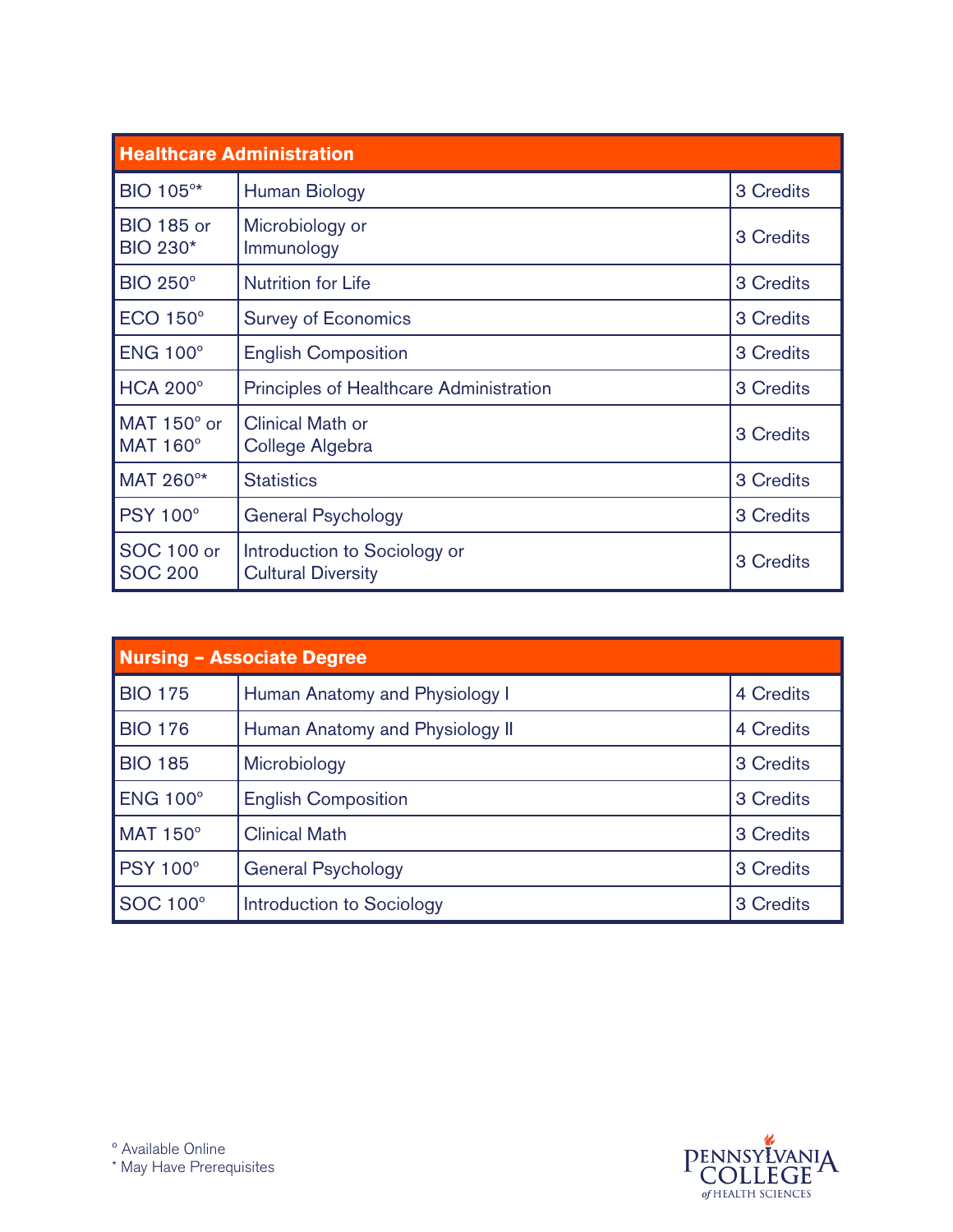| <b>Nuclear Medicine</b>        |                                                           |           |
|--------------------------------|-----------------------------------------------------------|-----------|
| <b>BIO 175</b>                 | Human Anatomy and Physiology I                            | 4 Credits |
| <b>BIO 176</b>                 | Human Anatomy and Physiology II                           | 4 Credits |
| <b>ENG 100°</b>                | <b>English Composition</b>                                | 3 Credits |
| <b>CHE 100</b>                 | <b>General Chemistry</b>                                  | 3 Credits |
| <b>SOC 100°</b>                | Introduction to Sociology                                 | 3 Credits |
| MAT 160°                       | College Algebra                                           | 3 Credits |
| <b>PHY150°</b>                 | <b>Physics</b>                                            | 3 Credits |
| HSC 100°                       | <b>Medical Terminology</b>                                | 1 Credit  |
| SOC 100° or<br><b>SOC 200°</b> | Introduction to Sociology or<br><b>Cultural Diversity</b> | 3 Credits |

| Nursing - 3- or 4-Year Bachelor's Degree |                                 |           |
|------------------------------------------|---------------------------------|-----------|
| <b>BIO 175</b>                           | Human Anatomy and Physiology I  | 4 Credits |
| <b>BIO 176</b>                           | Human Anatomy and Physiology II | 4 Credits |
| <b>BIO 185</b>                           | Microbiology                    | 3 Credits |
| <b>BIO 250°</b>                          | <b>Nutrition</b>                | 3 Credits |
| <b>ENG 100°</b>                          | <b>English Composition</b>      | 3 Credits |
| <b>ENG 202</b>                           | <b>Advanced Communication</b>   | 3 Credits |
| <b>MAT 150°</b>                          | <b>Clinical Math</b>            | 3 Credits |
| <b>MAT 260</b>                           | <b>Statistics</b>               | 3 Credits |
| <b>PSY 100°</b>                          | <b>General Psychology</b>       | 3 Credits |
| <b>SOC 100°</b>                          | Introduction to Sociology       | 3 Credits |
|                                          | <b>Humanities Elective</b>      | 3 Credits |
|                                          | <b>General Elective</b>         | 3 Credits |



º Available Online \* May Have Prerequisites

0.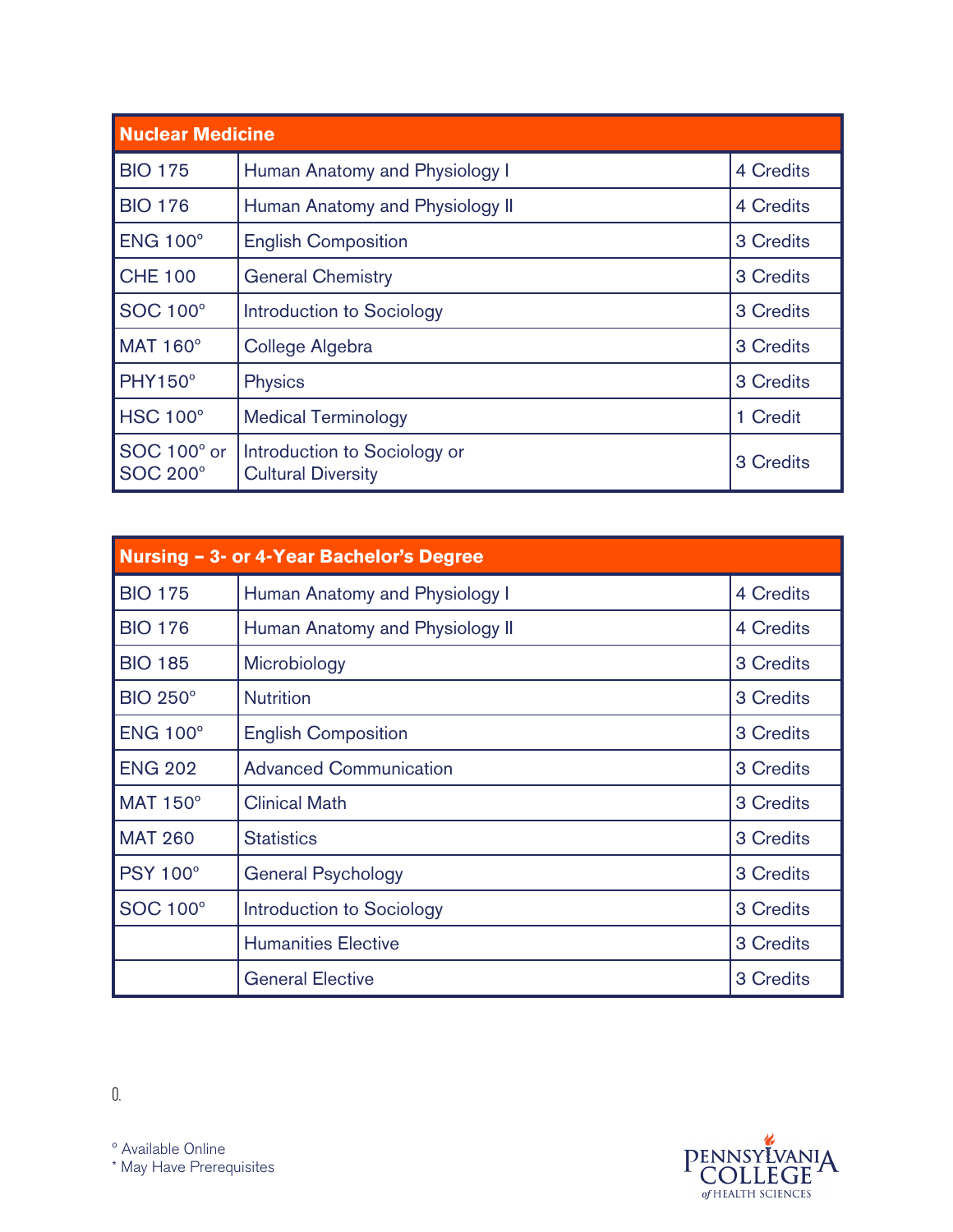| <b>Radiography</b> |                                 |           |
|--------------------|---------------------------------|-----------|
| <b>BIO 175</b>     | Human Anatomy and Physiology I  | 4 Credits |
| <b>BIO 176</b>     | Human Anatomy and Physiology II | 4 Credits |
| ENG 100°           | <b>English Composition</b>      | 3 Credits |
| HSC 100°           | <b>Medical Terminology</b>      | 1 Credit  |
| <b>MAT 160°</b>    | College Algebra                 | 3 Credits |
| <b>PSY 100°</b>    | <b>General Psychology</b>       | 3 Credits |
| <b>SOC 200°</b>    | <b>Cultural Diversity</b>       | 3 Credits |

| <b>Respiratory Care</b>        |                                                           |           |
|--------------------------------|-----------------------------------------------------------|-----------|
| <b>BIO 175</b>                 | Human Anatomy and Physiology I                            | 4 Credits |
| <b>BIO 176</b>                 | Human Anatomy and Physiology II                           | 4 Credits |
| <b>CHE 100</b>                 | <b>General Chemistry</b>                                  | 3 Credits |
| HSC 100°                       | <b>Medical Terminology</b>                                | 1 Credit  |
| <b>MAT 160°</b>                | College Algebra                                           | 3 Credits |
| <b>PSY 100°</b>                | <b>General Psychology</b>                                 | 3 Credits |
| SOC 100° or<br><b>SOC 200°</b> | Introduction to Sociology or<br><b>Cultural Diversity</b> | 3 Credits |